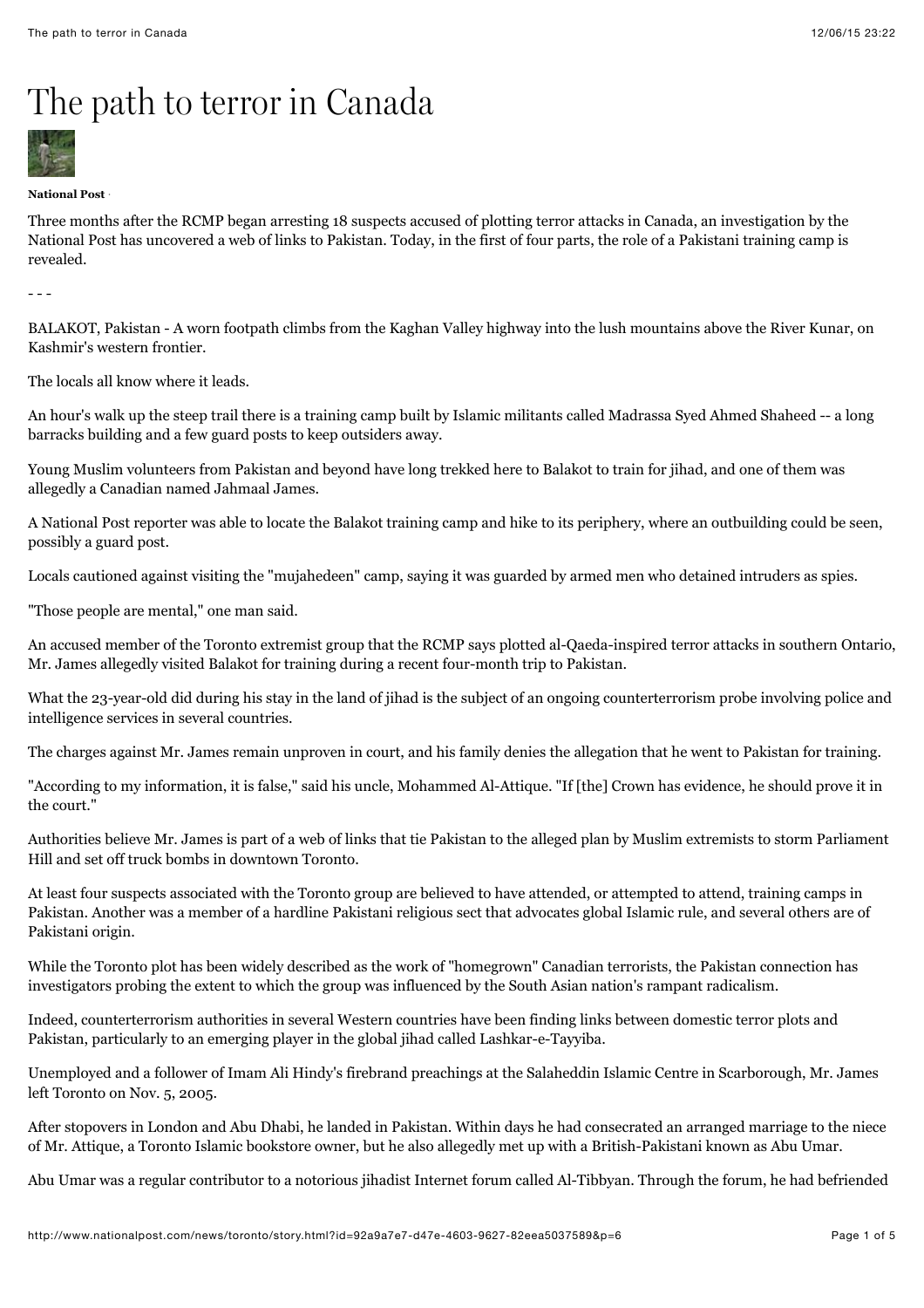some of the suspects in the Toronto terror case and even visited Toronto last year.

To jihadis, Abu Umar was considered a "go-to guy" who could help Western recruits gain access to Lashkar-e-Tayyiba's network of paramilitary training camps in Pakistan. The destruction of al-Qaeda's training bases in Afghanistan since 9/11 had made Pakistan's assorted militant groups the best hope for Western Muslims yearning for training.

Among those Abu Umar is alleged to have assisted was an Atlanta university student named Syed Haris Ahmed, an acquaintance of Mr. James. Mr. Ahmed travelled to Pakistan last summer to train with Lashkar, according to the FBI. He was arrested upon his return to Atlanta.

Abu Umar is also believed to have assisted Mr. James. But the young Canadian fell ill and had trouble making the connections he needed to fully enter the training camp world. Ultimately, however, authorities told the Post in Pakistan that he attended a camp in Balakot.

As a site for a terrorist training centre, Balakot is ideal. Surrounded by high mountains, it is cut off from the outside world by a sometimes impassable road. People here are also largely sympathetic to the Muslim "freedom fighters" who cross the nearby border into Indian-controlled Kashmir to stage guerrilla and terror attacks.

Getting to Balakot is a challenge in itself. From the capital, Islamabad, travellers take the chaotic Grand Trunk Road, then head north on the Korakoram Highway, the main route into the Himalayas.

Buses, motorcycles and elaborately painted trucks filled with bricks, pop bottles and burros play chicken with oncoming traffic, competing for the road's single lane with three-wheeled taxis, donkey carts and tractors.

At Mansehra, the road climbs east through a pass clogged with rock slides before descending into the Kaghan Valley and following the chocolate-coloured River Kunar upstream.

The Lonely Planet travel guide is not kind to Balakot, describing it as a town that "looks much better from a distance than up close." The earthquake of 2005 has only made things worse.

The quake trapped hundreds of Balakot children beneath the rubble of their school, which was crushed by boulders that came tumbling off the mountain slopes. Homes were flattened, bridges fell, and rocks the size of cars blocked the road. More than 4,000 were killed in Balakot alone, nearly a tenth of the population. Angelina Jolie even visited the town last November during a sympathy tour of Kashmir with Brad Pitt.

Almost a year later, the town has been partly rebuilt, with a new hospital and two new bridges, but it remains strewn with boulders and condemned houses. The summer monsoon has only added to the misery, washing away dozens of shelters that had been built to house survivors of the quake.

The bazaar at the centre of town is a collection of dirty roadside stalls that sell everything from grapes and bananas to sandals and shawls. Posters tacked to shop doors display the faces of those missing since the earthquake.

Locals said the training camp just south of town was a base for the mujahedeen "holy warriors" fighting what they consider India's occupation of disputed Kashmir.

"In fact, it was a camp," said Khalid Hawan, a Balakot resident who works for the French humanitarian group ACTED and claims to have seen the camp.

He took a reporter to a spot where he said one of the camp buildings could be seen high on a ridge. "The free fighters were there and they received training," he said.

Mr. Hawan said the Pakistani government closed the camp four or five months ago, although some locals believe it still operates and cautioned against getting too close.

A reporter was unable to find anyone in Balakot who recalled Mr. James, but many locals were aware of the camp, which they said had been built by the outlawed militant group Jaishe Mohamed.

It consists of several large buildings made from lumber pilfered from the surrounding pine forests. The militants occupy an area about three kilometres by one kilometre and have sentries posted to keep outsiders away, locals said.

"From there to there," said a government forestry worker, pointing to two pine-covered mountain peaks. "That is totally their area."

Asked if it was possible to visit the camp, two locals held up their hands and gestured as if they were shooting a rifle. "If you want to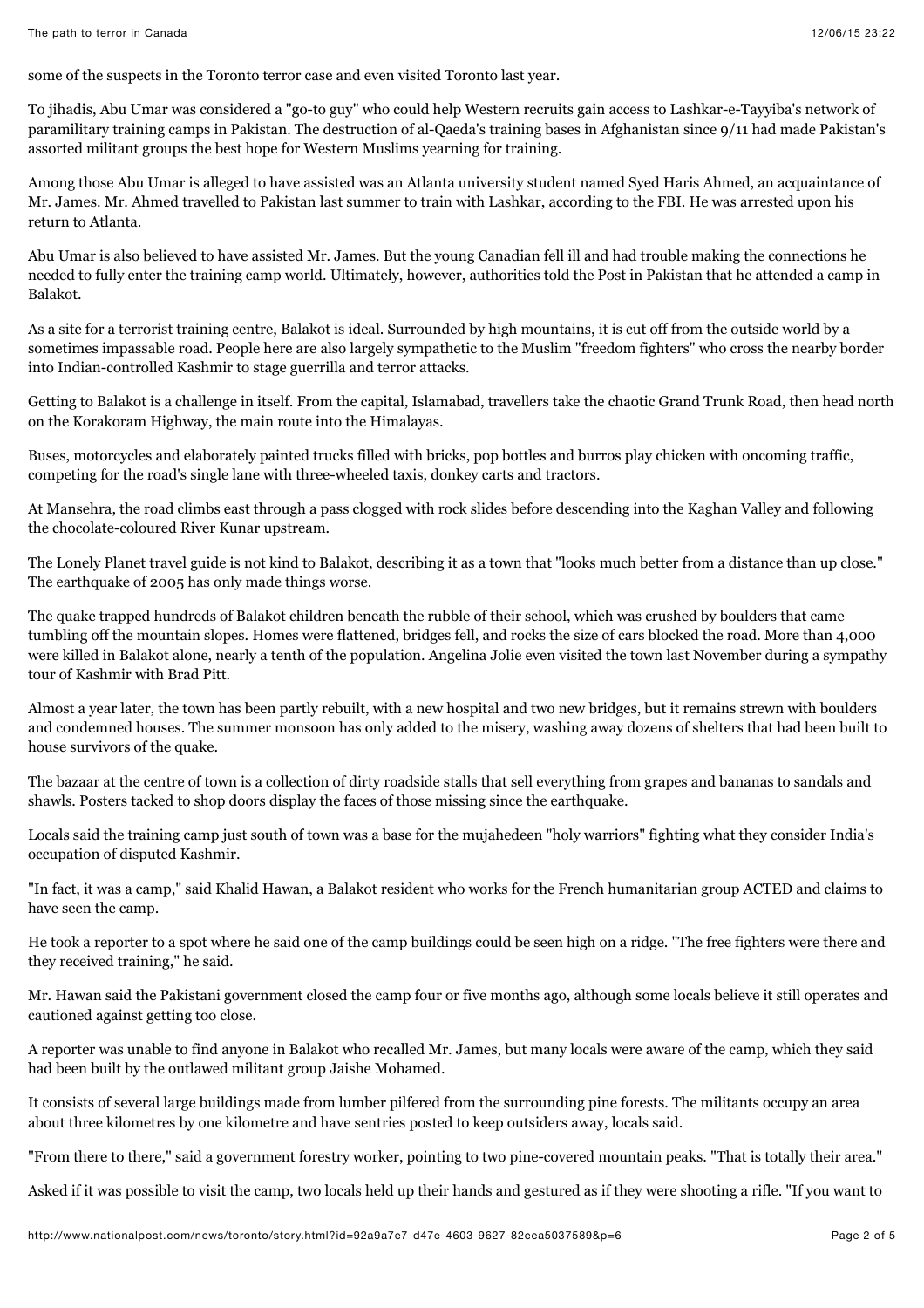see another place, go. But don't go there," one man said.

An employee of the Kaghan Forest Division was recently in the mountains inspecting trees when he wandered into an armed sentry, a co-worker said.

He was taken to the camp and accused of being a spy until villagers intervened and he was freed with a promise to never return, he said.

Balakot residents described seeing inhabitants of the training camp walking along the side of the highway, their long, full beards making them stand out as fundamentalist Muslims. Some were Kashmiris and Pakistanis, while others were foreigners, locals said.

The camp can also be reached by 4X4 jeep, on a narrow road that swings into the mountains behind an abandoned restaurant with a rusted children's roundabout out front.

"That's the way to the mujahedeen camp," a young boy bathing naked in a monsoon-flooded stream told a reporter, unprompted. The mud flap of a Toyota truck lay in a nearby rut.

The description of the camp provided by locals is consistent with that made by the FBI during a recent terrorism case in Lodi, Calif. India also claims to have captured two men it says have confessed to training in Balakot. They were allegedly planning suicide bombings in Mumbai.

According to the book A to Z of Jehadi Organizations in Pakistan by Muhammad Amir Rana, the camp is controlled by Maulana Masood Azhar, the leader of Jaishe Mohammed.

Training camps are a sensitive matter in Pakistan. While the Pakistani government once openly supported militant groups fighting in Afghanistan and Kashmir, since 9/11 President Pervez Musharraf has been under pressure to restrain the jihadis.

Pakistan has since outlawed several militant groups, including Jaishe Mohammed, and Azhar's brother-in-law Rashid Rauf was arrested on Aug. 9 for his suspected involvement in the British plot to blow up U.S.-bound airliners over the Atlantic.

Jaishe Mohammed was also banned by the Canadian government, which accuses it of calling for "the destruction of America, India, and all infidels worldwide."

But Jaishe Mohammed and Lashkar-e-Tayyiba remain active and are among the largest armed factions fighting to make Indiancontrolled Kashmir part of Pakistan. Meanwhile, there are indications that Lashkar has been transforming itself from a regional group focused on Kashmir into a global terror network.

Over the past two years, Lashkar has begun to open its doors to foreign Muslims, taking on the role that had previously been played by Osama bin Laden's camps in Afghanistan. Arrests in Australia, Britain, the United States and Canada have all been linked back to Lashkar.

The Lashkar training regimen consists of a three-week course called Daura Aam, and an advanced guerrilla warfare and commando course called Daura Khas, according to Syed Adnan Ali Shah, a research fellow at the Institute for Strategic Studies in Islamabad.

Recruits begin by discarding their name and adopting a kuniat, or Arabic nickname. Shaving and haircuts are forbidden. Lashkar members distinguish themselves by wearing their shalwar khamiz outfits above the ankles.

Despite the ban on its activities, Lashkar continues to operate a training camp in Pakistan, he said, adding it was possible the group was training in Balakot.

"It might be a very small compound, it might be a very small home, it might be to see videos and discuss with each other," he said. "It might be the home of an activist who had gone underground."

Since the earthquake hit Balakot, aid groups have set up compounds near the riverbanks to care for residents while their homes are repaired. The most visible by far is Jamaat ud Dawa.

Widely considered a front for Lashkar-e-Tayyiba, Jamaat is a preaching network of radical mosques and madrassas. It was founded by Hafiz Mohammad Saeed, who also founded Lashkar-e-Tayyiba. Many believe they are one and the same. At the very least, they share a common ideology.

Behind a corrugated metal fence decorated with black-and-white flags bearing the Jamaat logo -- a curved sword and Urdu script - the group operates a health clinic, pharmacy, school, mosque and warehouse.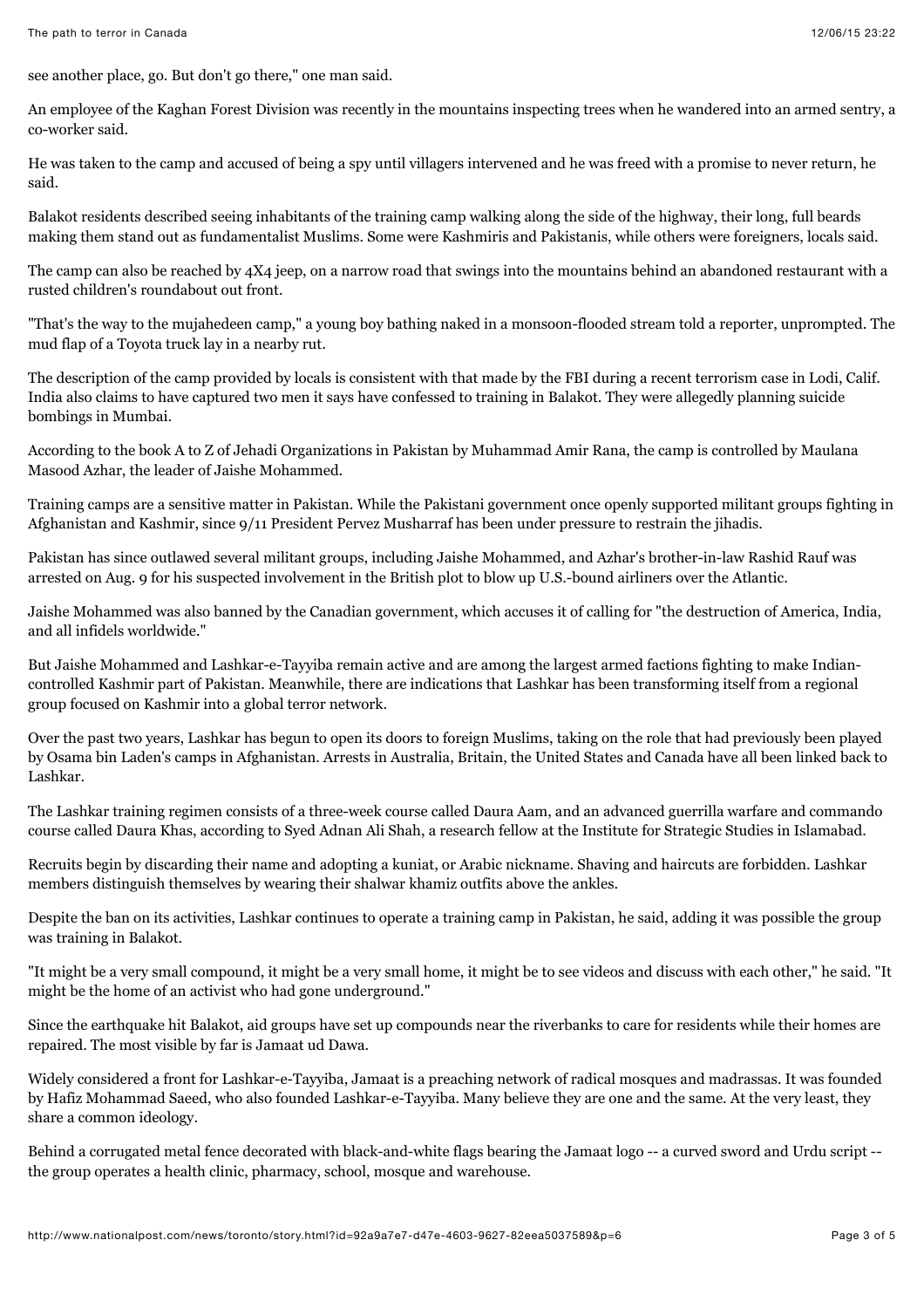"When the earthquake happened, they are the people that were here first," said an elderly man at the Jamaat compound who called himself Jamil but declined to give his full name because he said he feared repercussions from the Pakistani authorities.

"They've been digging out the dead bodies and they have been taking the injured to the hospital before all the NGOs [nongovernmental organizations]."

He denied Jamaat was involved in terrorism. "The West says they are terrorists. They are not terrorists. These are the most noble, the most humble, the most sincere people," he said.

Not everybody agrees. Jamaat is a banned terrorist organization in the United States, which calls it a front for Lashkar. Its founder, Mr. Saeed, is being detained by Pakistan for inciting unrest.

When the Pakistani government outlawed Lashkar, Mr. Saeed immediately launched Jamaat ud Dawa. But the United States and some experts on Pakistani militant groups contend that was simply a shell game.

Jamil calls that "Western propaganda."

"The people from Pakistan and especially the Muslim countries, they are funding this organization," he said. "They are giving money to these people and they are honestly distributing it to the people."

Despite its claim to be helping Balakot's earthquake victims, the Jamaat compound was eerily quiet during a recent visit. Aside from a few Jamaat volunteers reclining on carpets in the mosque, the compound was empty. Not a single patient was seeking help at the clinic.

Terrorist or not, Jamaat subscribes to a harsh anti-Western ideology that promotes the same Wahabist religious interpretation that al-Qaeda uses to justify its terrorist attacks.

Sitting on floor mats in a fly-infested room with an ancient computer humming in one corner, one of the Jamaat managers hands over a copy of the group's in-house magazine, "Voice of Islam."

Jamil said the publication is banned in the West. A glance at the headlines shows why. Its articles waver from wildly conspiratorial (one describes Valentine's Day as a Western plot to spread "debauchery, immorality and killings" in the Muslim world) to dangerous, citing Islamic scripture to justify killing non-Muslims.

"Let there be curse upon the Jews and the Christians," reads the magazine's "fatwah section." Elsewhere, it says not to befriend "disbelievers" until they convert to Islam. If they reject Islam, it says, "then take them and kill them."

Two pages of the magazine are devoted to the "activities of freedom fighters in occupied Kashmir." One item, headlined "29 Indian dispatched to hell," describes an attack on an income tax office in Srinigar, India.

The magazine includes an editorial by Mr. Saeed that condemns the Pakistani government for reforms he complains are turning the country into "a modern Western state."

"Egyptians have made their country modern," he writes. "Now there [sic] country is working as the base for the advancement of Jewish interests. Its streets give a Western look and these territories are under undeclared occupation of Christian world."

Pakistan welcomed Jamaat's help following the earthquake, but there are concerns the group may be exploiting the grief in villages such as Balakot to spread its Saudi brand of extremist ideology.

"This is wrong. Jamaat ud Dawa is a peaceful party, or you could say foundation," said Abdul Hatif, a Balakot teacher who survived the earthquake but lost 16 of his students.

The scene in Balakot is reminiscent of Bosnia in the early 1990s -- several Islamic aid organizations, some of them linked to terrorism, which may be doing humanitarian work but which could also provide cover for terrorists.

Mr. James did not stay long in Balakot. Sickly and unhappy, he left his bride and returned to Canada in March, 2006, allegedly having failed to obtain anything more than a one-week small arms training course from Lashkar.

"He was in Lahore," countered Mr. Attique, who knows not only Mr. James but also another of the Toronto terror suspects, Steven Chand, who lived in Mr. Attique's basement. "He never went to [the] border or Kashmir or Afghanistan, never."

Just over two months after his return to Canada, Mr. James was arrested by the RCMP on June 2 and charged along with 17 others for his alleged role in a Toronto-based group led by Fahim Ahmad and Zacharia Amara that is accused of training for terror and